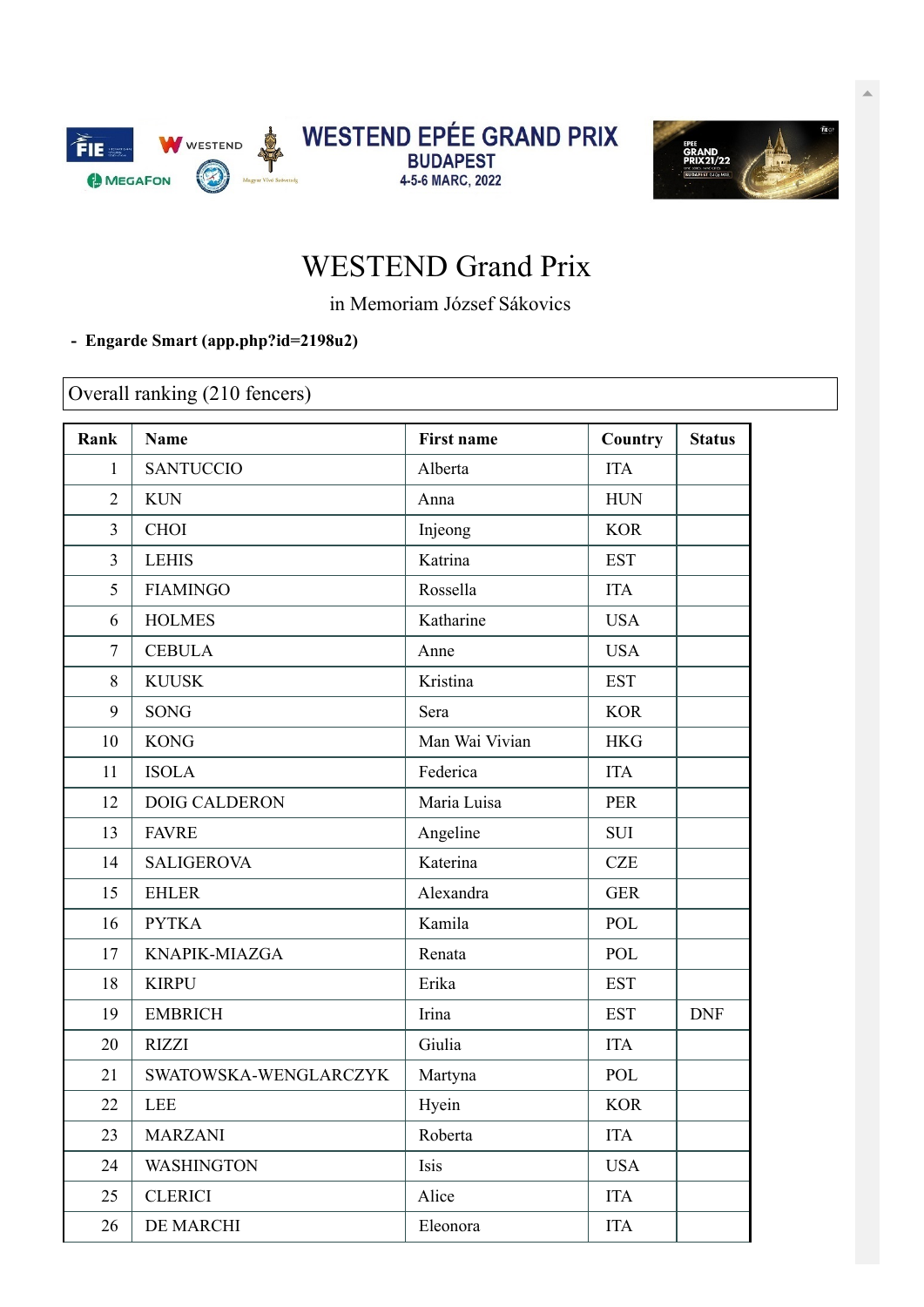| 27 | <b>GRIJAK</b>            | Jana                 | <b>SRB</b> |
|----|--------------------------|----------------------|------------|
| 28 | <b>SICA</b>              | Susan Maria          | <b>GBR</b> |
| 29 | <b>KETKAR</b>            | Ketki                | <b>USA</b> |
| 30 | <b>BOGDANOV</b>          | Adele                | <b>ISR</b> |
| 31 | <b>STAHLBERG</b>         | Nadine               | <b>GER</b> |
| 32 | <b>MUHARI</b>            | Eszter               | <b>HUN</b> |
| 33 | <b>DIFFERT</b>           | Nelli                | <b>EST</b> |
| 34 | <b>NDOLO</b>             | Alexandra            | <b>GER</b> |
| 35 | <b>BABA</b>              | Haruna               | <b>JPN</b> |
| 36 | <b>TRADITI</b>           | Gaia                 | <b>ITA</b> |
| 37 | <b>MACKINNON</b>         | Leonora              | CAN        |
| 38 | <b>VAN BRUMMEN</b>       | Anna                 | <b>USA</b> |
| 39 | <b>RUTZ</b>              | Barbara              | POL        |
| 40 | <b>BOZZA</b>             | Alessandra           | <b>ITA</b> |
| 41 | <b>MROSZCZAK</b>         | Anna                 | POL        |
| 42 | VARFOLOMYEYEVA           | Darja                | <b>UKR</b> |
| 43 | <b>FOIETTA</b>           | Nicol                | <b>ITA</b> |
| 44 | <b>VAINBERG</b>          | Sophia               | <b>ISR</b> |
| 45 | <b>VERES</b>             | Greta                | <b>ROU</b> |
| 46 | <b>GRADY</b>             | Miriam               | <b>USA</b> |
| 47 | <b>ZUIKOVA</b>           | Veronika             | <b>EST</b> |
| 48 | <b>HECHT</b>             | Dar                  | <b>ISR</b> |
| 49 | <b>KORNEEVA</b>          | Arina                | <b>GEO</b> |
| 50 | PREDESCU                 | Alexandra            | <b>ROU</b> |
| 51 | <b>KRIEGER</b>           | Angela               | <b>SUI</b> |
| 52 | <b>PAWLOWSKA</b>         | Magdalena            | POL        |
| 53 | <b>JARAMILLO QUEVEDO</b> | Maria De Los Angeles | COL        |
| 54 | <b>CHAN</b>              | Wai Ling             | <b>HKG</b> |
| 55 | <b>TATARAN</b>           | Amalia               | <b>ROU</b> |
| 56 | <b>MARTENSSON</b>        | Elvira               | <b>SWE</b> |
| 57 | <b>HUSISIAN</b>          | Hadley               | <b>USA</b> |
| 58 | <b>KUROKI</b>            | Yume                 | <b>JPN</b> |
| 58 | <b>SHIN</b>              | Hyuna                | <b>KOR</b> |
| 60 | <b>KECMAN</b>            | Milica               | <b>SRB</b> |
| 61 | <b>GUZZI VINCENTI</b>    | Margherita           | <b>USA</b> |
| 62 | <b>GNAM</b>              | Tamara               | <b>HUN</b> |
| 63 | <b>CAGNIN</b>            | <b>Beatrice</b>      | <b>ITA</b> |
| 64 | <b>MAVRIKIOU</b>         | Irina                | <b>CYP</b> |
| 65 | YU                       | Danwoo               | <b>KOR</b> |
| 66 | <b>SZARVAS</b>           | Rita                 | <b>HUN</b> |
|    |                          |                      |            |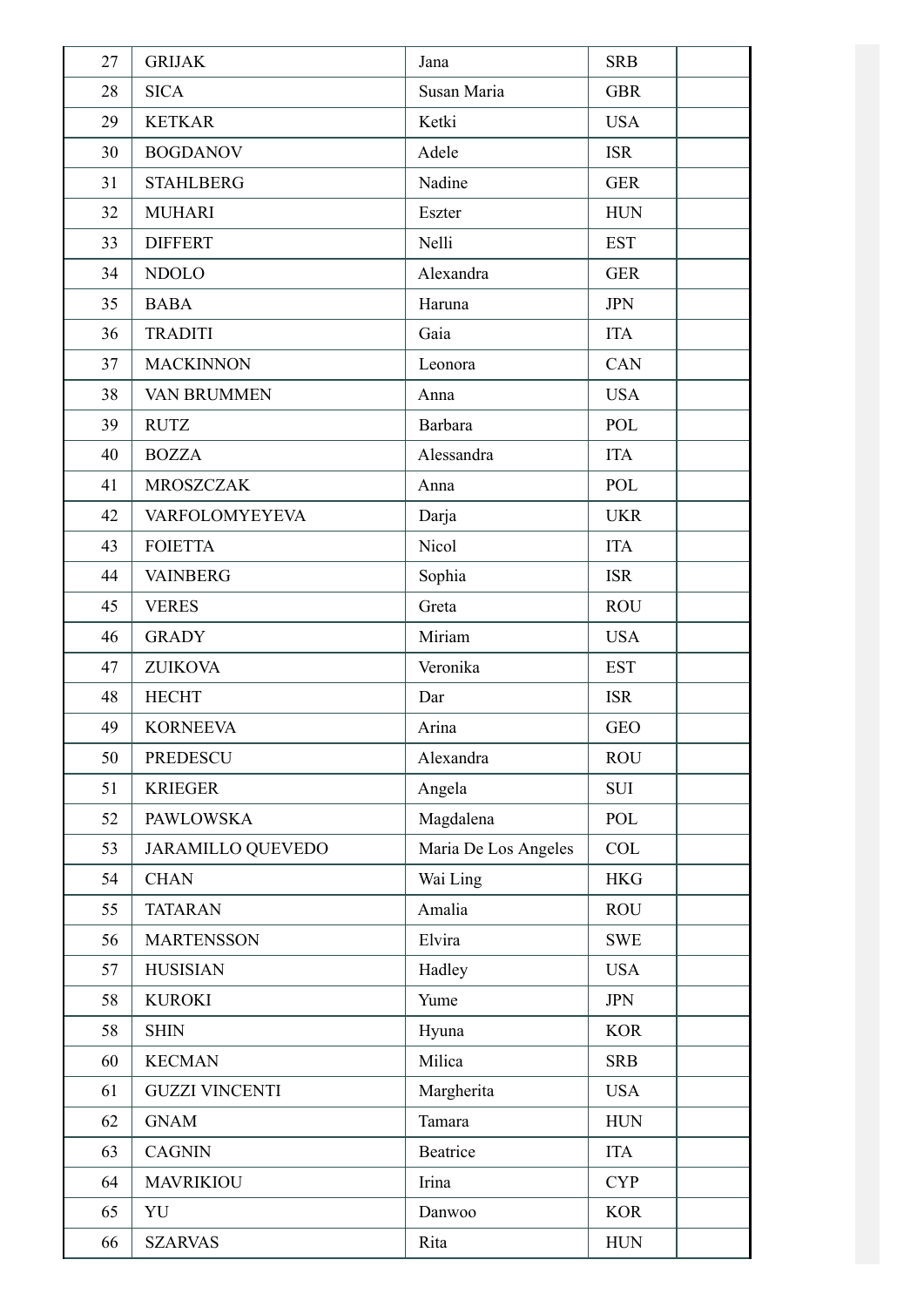| 67  | <b>LAWSON</b>            | Danielle         | <b>GBR</b>  |
|-----|--------------------------|------------------|-------------|
| 68  | <b>BIELESZOVA</b>        | Veronika         | <b>CZE</b>  |
| 69  | <b>ALDANA</b>            | Naiara           | <b>ESP</b>  |
| 70  | <b>FERRARI</b>           | Marta            | <b>ITA</b>  |
| 71  | <b>MURIDOVA</b>          | Tamila           | <b>GEO</b>  |
| 72  | <b>BRUNNER</b>           | Pauline          | <b>SUI</b>  |
| 73  | <b>BRYCH</b>             | Barbara          | POL         |
| 74  | <b>NIXON</b>             | Catherine        | <b>USA</b>  |
| 75  | LIU                      | Charlene Kai Yan | <b>USA</b>  |
| 76  | <b>BENEA</b>             | Bianca           | <b>ROU</b>  |
| 77  | <b>SBARCIA</b>           | Raluca Cristina  | <b>ROU</b>  |
| 77  | ZAGALA                   | Jagoda           | POL         |
| 79  | <b>POSADA</b>            | Betyumil         | <b>VEN</b>  |
| 80  | <b>KALMAN</b>            | Gyongyver        | <b>HUN</b>  |
| 81  | <b>LEONARD</b>           | Ariane           | CAN         |
| 82  | <b>MIHALY</b>            | Kata             | <b>HUN</b>  |
| 83  | FERNANDEZ CALLEJA        | Sara             | <b>ESP</b>  |
| 84  | <b>JOYCE</b>             | Michaela         | <b>USA</b>  |
| 85  | <b>BUKI</b>              | Lili             | <b>HUN</b>  |
| 86  | <b>MATEOS</b>            | Maria            | <b>ESP</b>  |
| 87  | <b>MOESCHLIN</b>         | Noemi            | <b>SUI</b>  |
| 87  | <b>PANUSCHKA</b>         | Claudia          | <b>AUT</b>  |
| 89  | <b>MULLEN</b>            | Alisha           | IRL         |
| 90  | <b>MAYA</b>              | Danierys         | <b>VEN</b>  |
| 91  | <b>CHU</b>               | Ka Mong          | <b>HKG</b>  |
| 92  | <b>GROLLMISCH</b>        | Felicitas        | <b>GER</b>  |
| 93  | <b>FEYGIN</b>            | Nicole           | <b>ISR</b>  |
| 94  | <b>GALFALVY</b>          | Reka             | <b>HUN</b>  |
| 95  | <b>BONITO</b>            | Fabiana          | <b>POR</b>  |
| 96  | <b>ENACHE</b>            | Talida           | <b>ROU</b>  |
| 97  | <b>SMITH TAYLOR</b>      | Katrina          | <b>GBR</b>  |
| 98  | <b>GONZALEZ SANDOVAL</b> | Diamelys         | CUB         |
| 99  | <b>BORSODY</b>           | Emma             | <b>HUN</b>  |
| 100 | <b>MILLETTE</b>          | Marie-Frederique | CAN         |
| 101 | <b>SALAMON</b>           | Reka             | <b>HUN</b>  |
| 102 | <b>ZENS</b>              | Anna             | <b>LUX</b>  |
| 103 | <b>SCHMIDL</b>           | Paula            | <b>AUT</b>  |
| 104 | <b>NAGY</b>              | Blanka Virag     | ${\rm HUN}$ |
| 105 | <b>VANDINGENEN</b>       | Aube             | <b>BEL</b>  |
| 106 | <b>HESS SANCHO</b>       | Gala             | <b>GER</b>  |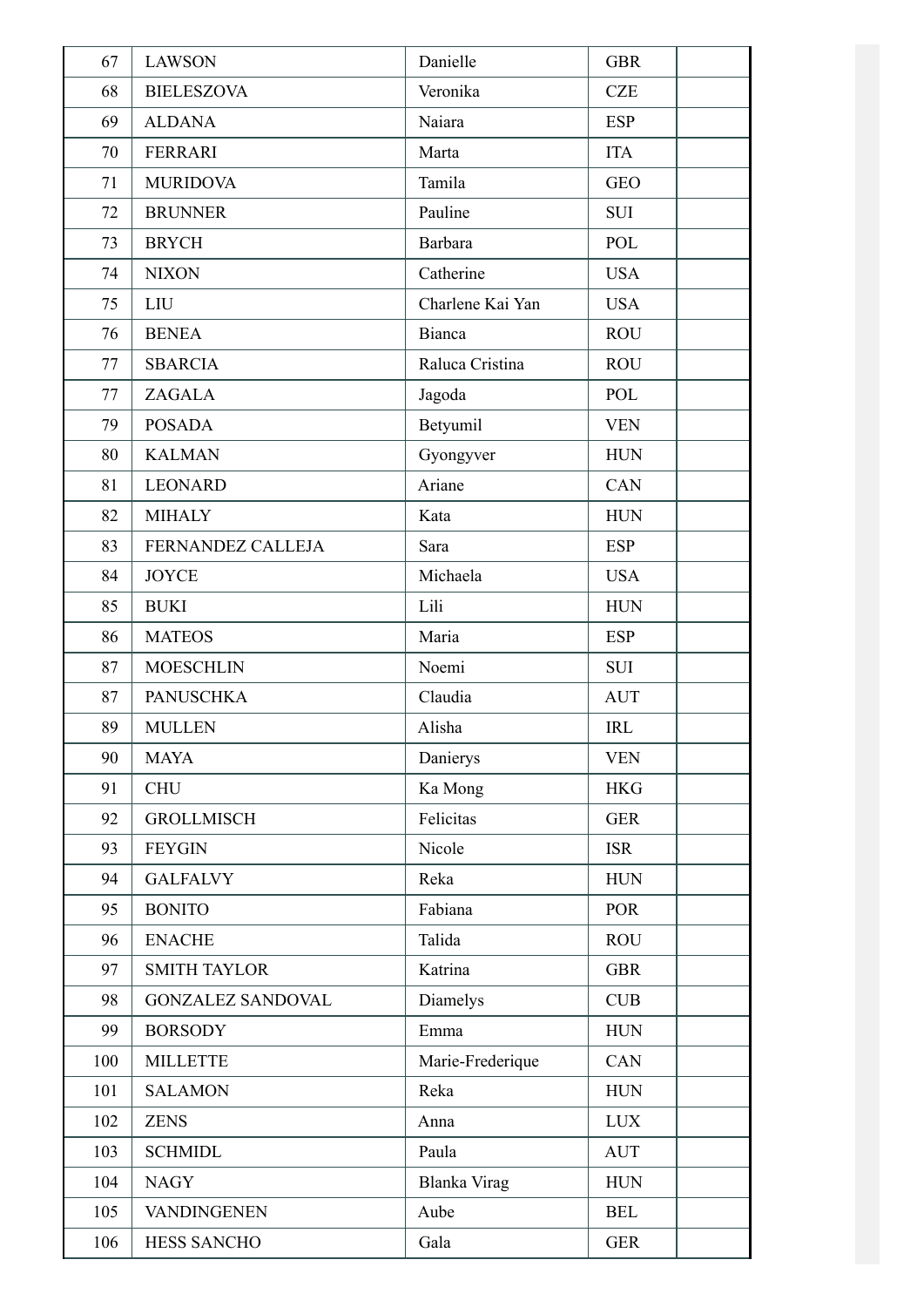| 107 | <b>RAPOSO</b>           | Dana           | <b>ESP</b> |
|-----|-------------------------|----------------|------------|
| 108 | <b>PECHOVOVA</b>        | Michala        | <b>CZE</b> |
| 109 | LOIT                    | Karoliine      | <b>EST</b> |
| 110 | <b>BOONE</b>            | Kelly          | <b>NED</b> |
| 110 | <b>MISKO</b>            | Dorina         | <b>HUN</b> |
| 110 | <b>TAKAHASHI</b>        | Erika          | <b>JPN</b> |
| 113 | <b>HSIEH</b>            | Kaylin Sin Yan | <b>HKG</b> |
| 114 | <b>MIMIGIANNI</b>       | Eleftheria     | <b>GRE</b> |
| 115 | LIN                     | Yik Hei Coco   | <b>HKG</b> |
| 116 | LIM                     | Taehee         | <b>KOR</b> |
| 117 | <b>WETZKER</b>          | Laura Katalin  | <b>GER</b> |
| 118 | <b>HILLE-DAHL</b>       | Thale          | <b>NOR</b> |
| 119 | <b>TOTH</b>             | Jazmin         | <b>HUN</b> |
| 120 | <b>JASKULLA</b>         | Klara          | <b>GER</b> |
| 121 | <b>FRANSSON</b>         | Emma           | <b>SWE</b> |
| 122 | <b>BURKHARD</b>         | Isabelle       | <b>SUI</b> |
| 123 | <b>BALOGH</b>           | Bella          | <b>HUN</b> |
| 123 | <b>LOEHR</b>            | Lisa-Marie     | <b>GER</b> |
| 125 | <b>CHWOJNIK</b>         | Tamara         | <b>ARG</b> |
| 126 | <b>JASNA</b>            | Adela          | <b>CZE</b> |
| 127 | <b>RAMIREZ PEGUERO</b>  | Violeta        | <b>DOM</b> |
| 127 | <b>STAN</b>             | Irina          | <b>ROU</b> |
| 129 | <b>DEKANY</b>           | Kinga          | <b>HUN</b> |
| 130 | <b>AZNAR</b>            | Laura          | <b>ESP</b> |
| 130 | <b>KARDOS</b>           | Edina          | <b>HUN</b> |
| 130 | <b>LEONTE</b>           | Mihaela        | <b>ROU</b> |
| 133 | <b>VUORINEN</b>         | Anna           | <b>FIN</b> |
| 134 | <b>GARCIA RODRIGUEZ</b> | Ines           | <b>ESP</b> |
| 135 | HOPPE MONTANARO         | Malinka        | <b>CAN</b> |
| 135 | <b>LANDO</b>            | Tamara         | <b>ISR</b> |
| 135 | <b>SADLER</b>           | Louise         | <b>GBR</b> |
| 138 | <b>JONAS</b>            | Anna           | <b>GER</b> |
| 139 | HUELLAS-BRUSKIEWICZ     | Marie-Rose     | <b>CAN</b> |
| 140 | <b>TOVAR KARAINDROS</b> | Oriana         | <b>COL</b> |
| 141 | <b>AZUKAITE</b>         | Vikte          | <b>LTU</b> |
| 142 | <b>KNEZEVIC</b>         | Katarina       | <b>SRB</b> |
| 143 | <b>USHER</b>            | Georgina       | <b>GBR</b> |
| 144 | VIZEU                   | Victoria       | <b>BRA</b> |
| 145 | <b>NESBITT</b>          | Hannah         | <b>GBR</b> |
| 146 | <b>LIXANDRU</b>         | Nicole         | <b>ESP</b> |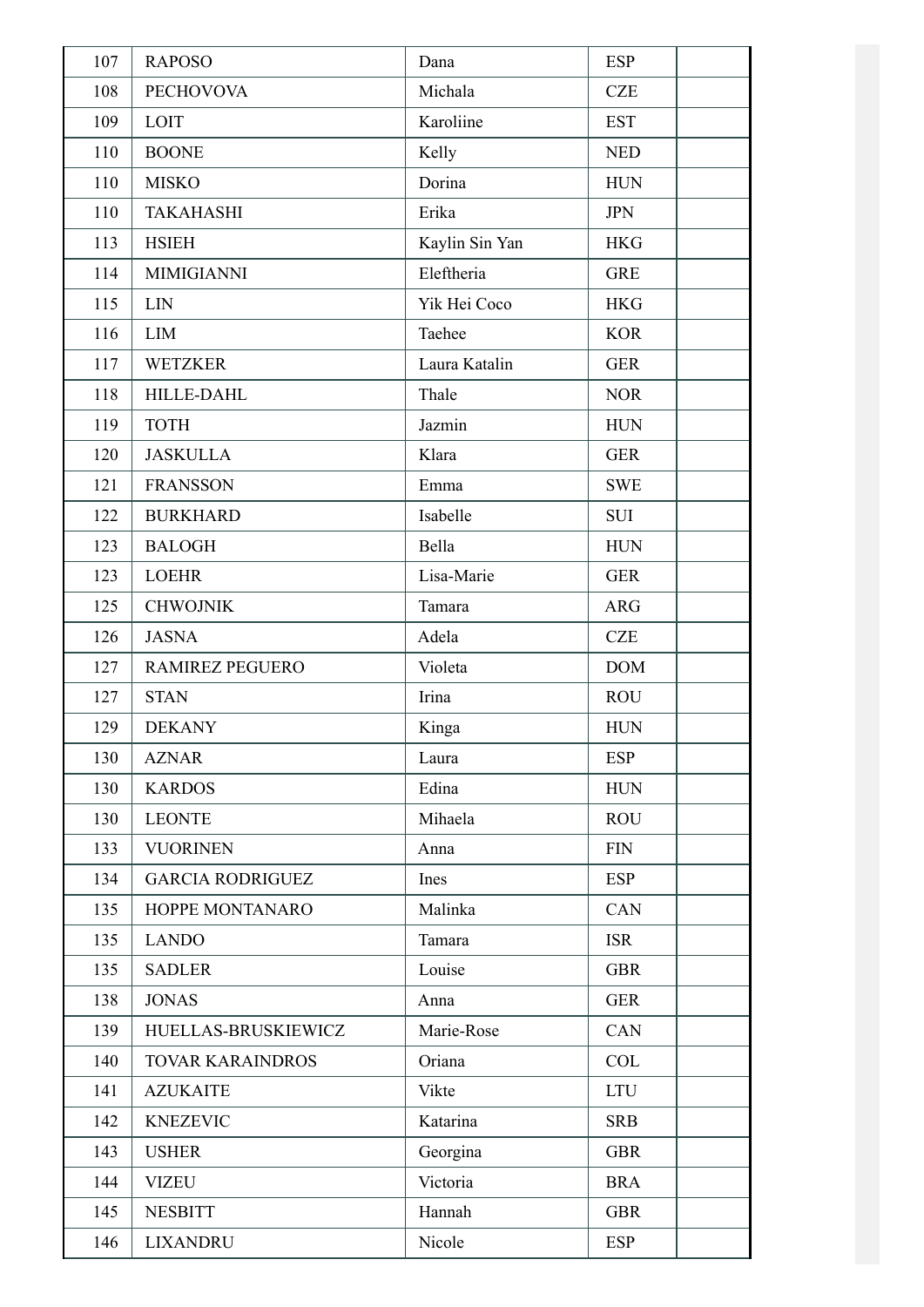| 147 | <b>MASALO</b>          | Olivija        | <b>LTU</b> |
|-----|------------------------|----------------|------------|
| 148 | <b>DVININA</b>         | Valeriia       | <b>GEO</b> |
| 149 | <b>NAGY</b>            | Kinga          | <b>HUN</b> |
| 150 | <b>LORENZ</b>          | Therese        | <b>AUT</b> |
| 151 | <b>CISNEROS</b>        | Alejandra      | <b>ESP</b> |
| 152 | <b>TURCSAK</b>         | <b>Bianka</b>  | <b>HUN</b> |
| 153 | <b>MORAWIETZ</b>       | Julia          | <b>GER</b> |
| 154 | <b>HATZ</b>            | Fiona          | <b>SUI</b> |
| 155 | <b>SALMINEN</b>        | Anna           | <b>FIN</b> |
| 156 | <b>MUMM</b>            | Emelie         | <b>SWE</b> |
| 157 | <b>CAICEDO GRUESO</b>  | Eliana         | COL        |
| 158 | <b>JUKIC</b>           | Paula          | <b>CRO</b> |
| 159 | <b>BULTYNCK</b>        | Anne           | <b>BEL</b> |
| 159 | <b>NABOIU</b>          | Claudia        | <b>ROU</b> |
| 161 | <b>MESIC</b>           | Ana            | <b>CRO</b> |
| 162 | <b>VORNANEN</b>        | Anni           | <b>FIN</b> |
| 163 | <b>PETKOVIC</b>        | Lara           | <b>CRO</b> |
| 164 | <b>BARNES</b>          | Rachel         | <b>GBR</b> |
| 165 | DE PESTEL              | Amber          | <b>BEL</b> |
| 166 | <b>PINGGERA</b>        | Elisabeth      | <b>AUT</b> |
| 167 | <b>POLIS</b>           | Anna           | POL        |
| 168 | <b>CENTENERA</b>       | Macarena       | <b>ESP</b> |
| 169 | ZHANSUGUROVA           | Shantal        | <b>KAZ</b> |
| 170 | <b>BOS</b>             | Valentina      | SUI        |
| 171 | CHATZISARANTOU         | Nikoletta      | <b>GRE</b> |
| 172 | <b>EL KORD</b>         | Camilia        | <b>MAR</b> |
| 173 | <b>GALPER</b>          | Eva            | <b>ISR</b> |
| 174 | <b>HIDE</b>            | Victoria       | <b>GBR</b> |
| 174 | <b>PROKSIKOVA</b>      | Patricie       | <b>CZE</b> |
| 176 | <b>NEBALD</b>          | Franciska Zita | <b>HUN</b> |
| 177 | <b>LEHTONEN</b>        | Suvi           | <b>FIN</b> |
| 178 | <b>CISNEROS</b>        | Sofia          | <b>ESP</b> |
| 179 | <b>COUFALOVA</b>       | Anna           | <b>CZE</b> |
| 179 | <b>VARVERI</b>         | Fani           | <b>GRE</b> |
| 181 | <b>GOLDMANN</b>        | Lara           | <b>GER</b> |
| 182 | <b>WILASZEK</b>        | Paulina        | POL        |
| 183 | <b>MAZANEK</b>         | Karolina       | POL        |
| 184 | <b>ENGEL</b>           | Christiana     | <b>AUT</b> |
| 184 | <b>GYURKO</b>          | Anna           | <b>AUT</b> |
| 186 | <b>ENGLERT URRUTIA</b> | Melisa Lara    | ARG        |